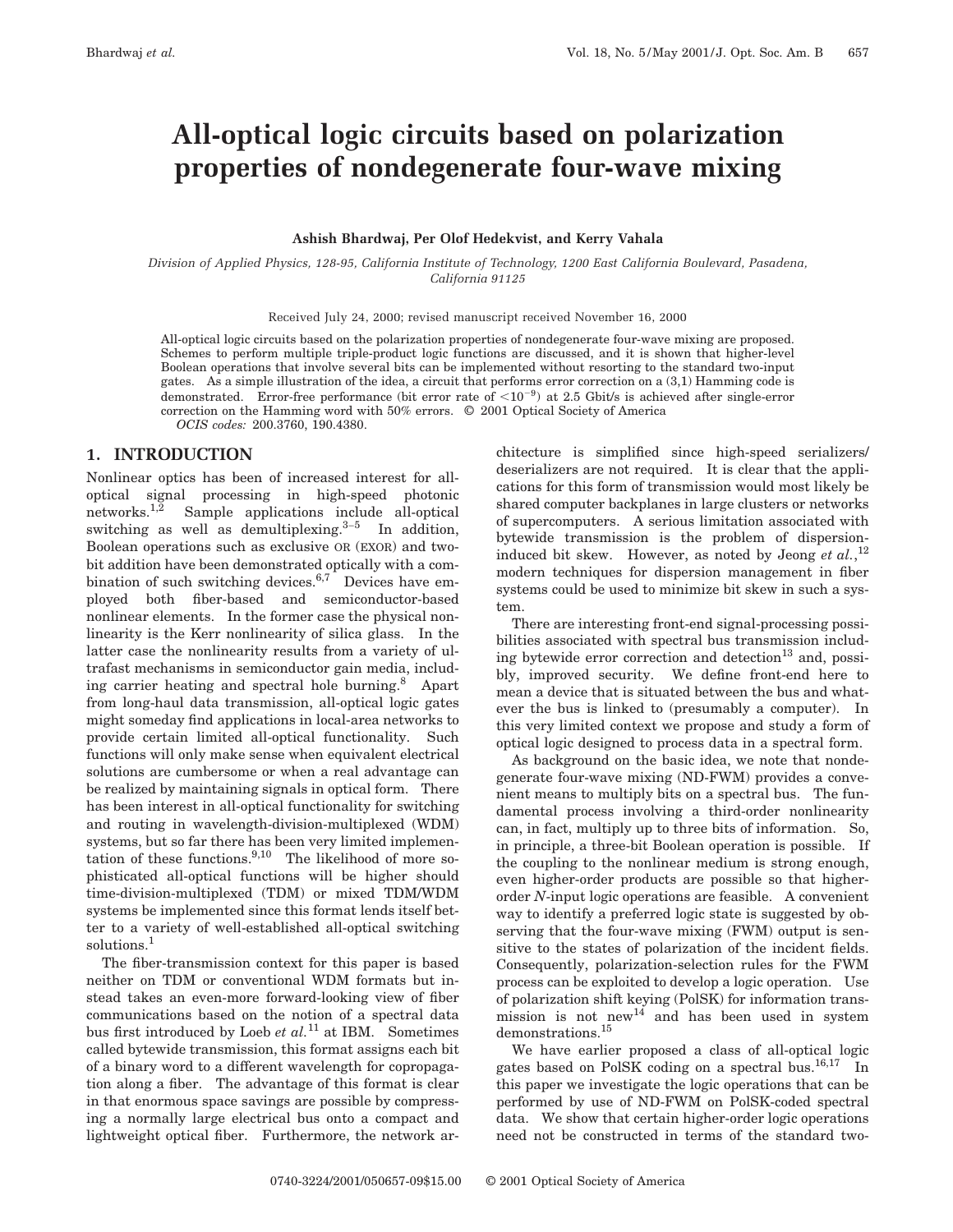

#### Spectral Data Bus

Fig. 1. All-optical logic circuits for on-the-fly signal processing on a spectral bus. C1, C2, C3, etc., represent encoded bits placed on separate wavelength channels.

input gates but can be realized more directly in the selection rules of multiphoton-scattering processes. As a simple example of this approach, we describe an alloptical front-end processor for error detection and correction (see Fig. 1) and then provide a simple experimental demonstration of this idea.

## **2. THEORY**

## **A. (3,1) Hamming Code**

We start by describing a logic circuit that performs onthe-fly error correction on a (3,1) Hamming code. Binary information is sent as a three-bit word that consists of the data bit accompanied by two check bits; i.e., binary information is sent as vectors (111) and (000). This added redundancy makes it possible to correct for a single error that can occur on any bit of the three-bit word.<sup>18</sup> The truth table for error correction by use of the (3,1) Hamming code is shown in Table 1. The binary word is PolSK modulated, where the binary states "1" and "0" are represented by orthogonal linear states of polarization along the fast and the slow axes of a polarization-maintaining fiber. This scheme enables implementation of the NOT function for binary data by the use of passive elements such as a half-wave plate.

Bytewide transmission is achieved by assigning each bit to a separate wavelength channel; thus the optical fiber acts as a parallel data bus. Also note that since the coding and decoding is accomplished in a bytewide fashion, the redundancy added by the code does not slow down the transmission rate. For the purpose of discussion the three-bit spectral word is assigned channels C1, C2, and C3. The logic operation realized in the error-correcting circuit is

$$
EC = (C1 \cap C2) \cup (C2 \cap C3) \cup (C3 \cap C1), \tag{1}
$$

where " $\cap$ " denotes the logical AND function, " $\cup$ " denotes the logical OR function and EC is the error-corrected information. This operation corresponds to using the CARRY bit of a three-bit modulo-2 addition. This can also be written in terms of triple-product Boolean operations as

$$
EC = (C1 \cap C2 \cap C3) \cup (\overline{C1} \cap C2 \cap C3)
$$
  
 
$$
\cup (C1 \cap \overline{C2} \cap C3) \cup (C1 \cap C2 \cap \overline{C3}).
$$
 (2)

The FWM process as described below creates the EC channel, which is then filtered and detected.

The copropagating electric field  $E_k$  generated by the FWM process is given by

$$
E_k(\omega_{\rm EC} = \omega_{\rm C1} + \omega_{\rm C2} - \omega_{\rm C3})
$$

$$
\propto \chi_{klmn}^{(3)} E_l(\omega_{\rm C1}) E_m(\omega_{\rm C2}) E_n^*(\omega_{\rm C3}), \qquad (3)
$$

where  $\omega_i$ ,  $i = EC$ , C1, C2, and C3, is the angular frequency of the optical wave and (\*) denotes complex conjugation.  $\chi_{klmn}^{(3)}$  is the third-order nonlinear susceptibility, which is a tensor of rank four and, as noted in the introduction, is dependent on the states of polarization of the electric fields of C1, C2, and C3. The geometry of the FWM process considered in this paper is such that the three input waves are launched into a single-transversemode waveguide (here a semiconductor optical amplifier, or SOA) along the same direction of propagation. The extracted product wave hence propagates along the direction of incidence.

In a bulk semiconductor medium the polarization dependence of the mixing product at  $\omega_{EC}$  is given by

$$
e_{\rm EC} \propto [(e_{\rm C1} \cdot e_{\rm C3}^*) e_{\rm C2} + (e_{\rm C2} \cdot e_{\rm C3}^*) e_{\rm C1}], \tag{4}
$$

where  $e_i$ ,  $i = EC$ , C1, C2, and C3, is the unit vector along the direction of the electric field. The terms in relation (4) can be physically interpreted as the FWM signal at EC being generated as follows: C3 forms dynamic gain and index gratings with C1 (or C2). Then, C2 (or C1) scatters off this grating to generate two FWM sidebands, one of them being at  $\omega_{EC}$ .<sup>19</sup> These processes are diagramatically represented in Fig. 2. In a SOA, the unit vector  $e_i$ , representing each binary state, is aligned along the TE or TM direction of the waveguide structure to avoid polarization walk-off of the incident fields arising from birefringence of the waveguide.<sup>20</sup> The EC signal is generated in one of the following ways:

**Table 1. Truth Table for Error Correction Using the (3,1) Hamming Code**

| $\rm C1$     | C2 | C <sub>3</sub>           | $\operatorname{EC}$ |
|--------------|----|--------------------------|---------------------|
| 1            | 1  | 1                        | 1                   |
| $\Omega$     | O  | $\Omega$                 | O                   |
| 1            |    | ∩                        |                     |
| 1            | 0  | 1                        |                     |
| $\Omega$     |    |                          |                     |
| $\Omega$     | 0  |                          | 0                   |
| $\Omega$     |    | 0                        |                     |
| 1            | 0  | 0                        | 0                   |
| $\rm E_{EC}$ |    | $\mathbf{E}_{\text{EC}}$ |                     |



Fig. 2. Diagrammatic representation of the nondegenerate FWM process. The straight lines represent the photons involved, and the waves represent the dynamic gain and index gratings.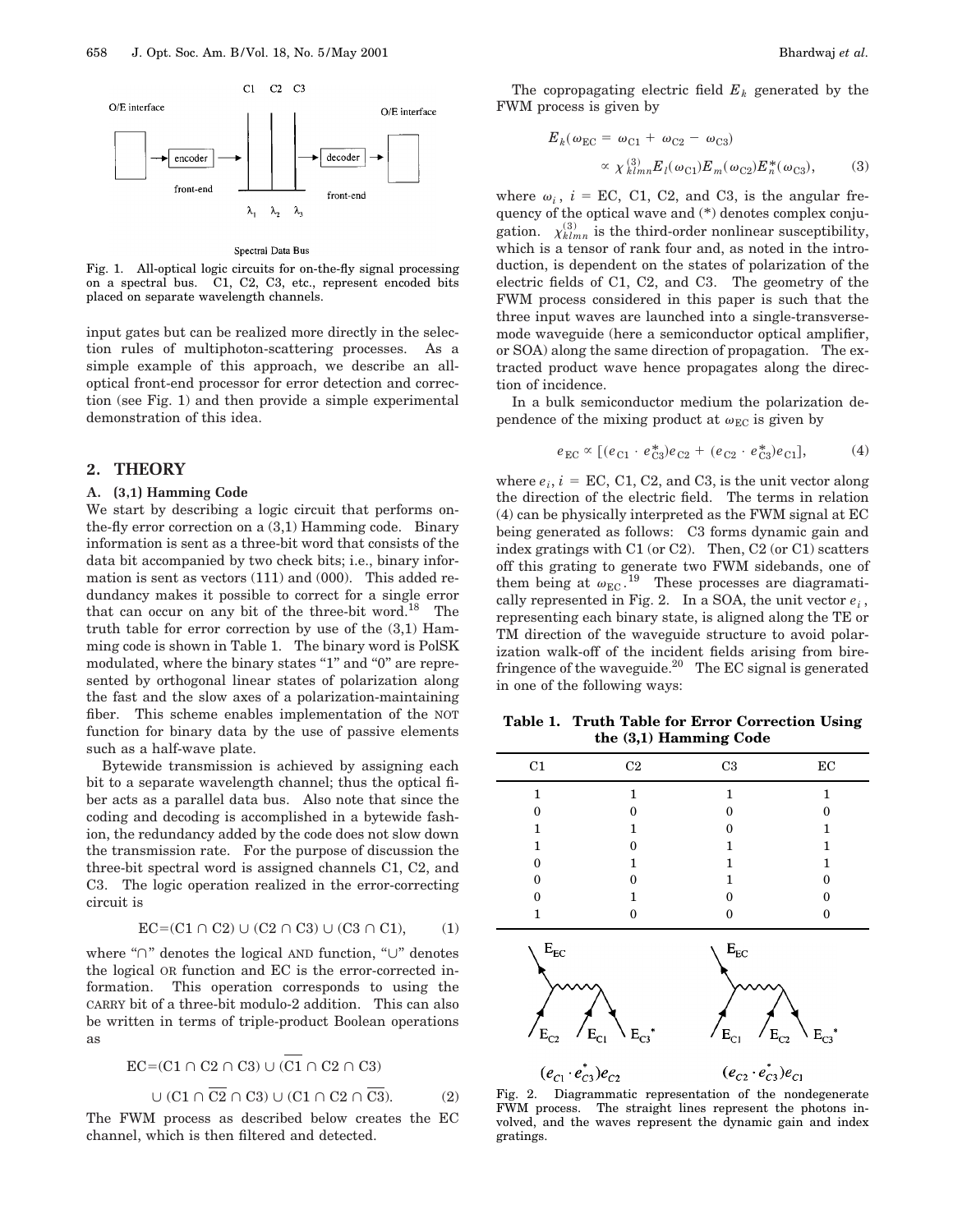

Fig. 3. Schematic of the error-correcting circuit (BPF is an optical bandpass filter; PM-EDFA is a polarization-maintaining erbiumdoped fiber amplifier).

• When all three input electric vectors are parallel (corresponding to identical bits on each channel, i.e., no errors are present), the electric field of the mixing signal at  $\omega_{\rm EC}$  is parallel to the three inputs. This is used, in turn, to generate an output when no error correction is necessary.

• When one of the electric fields is orthogonal to the other two (corresponding to an error on that bit), a product wave at  $\omega_{\rm EC}$  is generated only when C1 and C2 are orthogonal. In this case, C3 creates a grating with either C1 or C2 (the one whose polarization is parallel to C3), which scatters energy off the third wavelength to generate a FWM signal at  $\omega_{EC}$  that is orthogonal to C3. This property is utilized to correct for errors.

The error-correcting circuit requires at least three SOA's (only two are required if retaining the PolSK format on the EC channel is not necessary) to generate the proper FWM signal in all possible cases. The circuit is designed in such a way that the FWM product at  $\omega_{EC}$  occurs in only one SOA at a time. This is done in order to avoid interference of the desired FWM signal with additional spurious signals that would degrade the performance of the circuit. This is accomplished by adding a pre-processing element before each SOA as shown in Fig. 3. One of the preprocessing elements is a polarizer with its transmission axis aligned to either the fast or the slow axis of the polarization-maintaining fiber. The other element is a wavelength-selective half-wave plate, which

will be referred to as the birefringent element. It acts as a half-wave plate for C3 and a full-wave plate for C1 and C2. The result is that the state of polarization of C3 gets rotated by 90° (and thus inverts the binary state on C3) whereas that of C1 and C2 remain almost unchanged.

The output of the circuit for each possible case is as follows:

• In the absence of any errors, C1, C2, and C3 are parallel at the input, and mixing at  $\omega_{EC}$  occurs in the SOA after the polarizer (SOA 1), whose axis coincides with C1, C2, and C3. The mixing signal is parallel to the input bits and has the same binary state as the input bits. Thus the output is generated without error correction, and it is for this reason that this arm is called the noncorrecting arm. (It should be noted that a polarizer changes PolSK modulation to amplitude-shift-keying modulation. Hence if PolSK modulation is to be preserved, two such noncorrecting arms are required, each with a polarizer as a preprocessing element aligned to the slow and the fast axes of the polarization-maintaining fiber, respectively.) Furthermore, when C1, C2, and C3 (all being parallel) pass through the birefringent element, which is the preprocessing element in the other arm, C3 becomes orthogonal to C1 and C2. In this case, no mixing at  $\omega_{EC}$  takes place in the SOA after the birefringent element (SOA 2); in accordance with relation (4).

• In the presence of an error, C1, C2, and C3 will not all be parallel, and thus one or more of them will not pass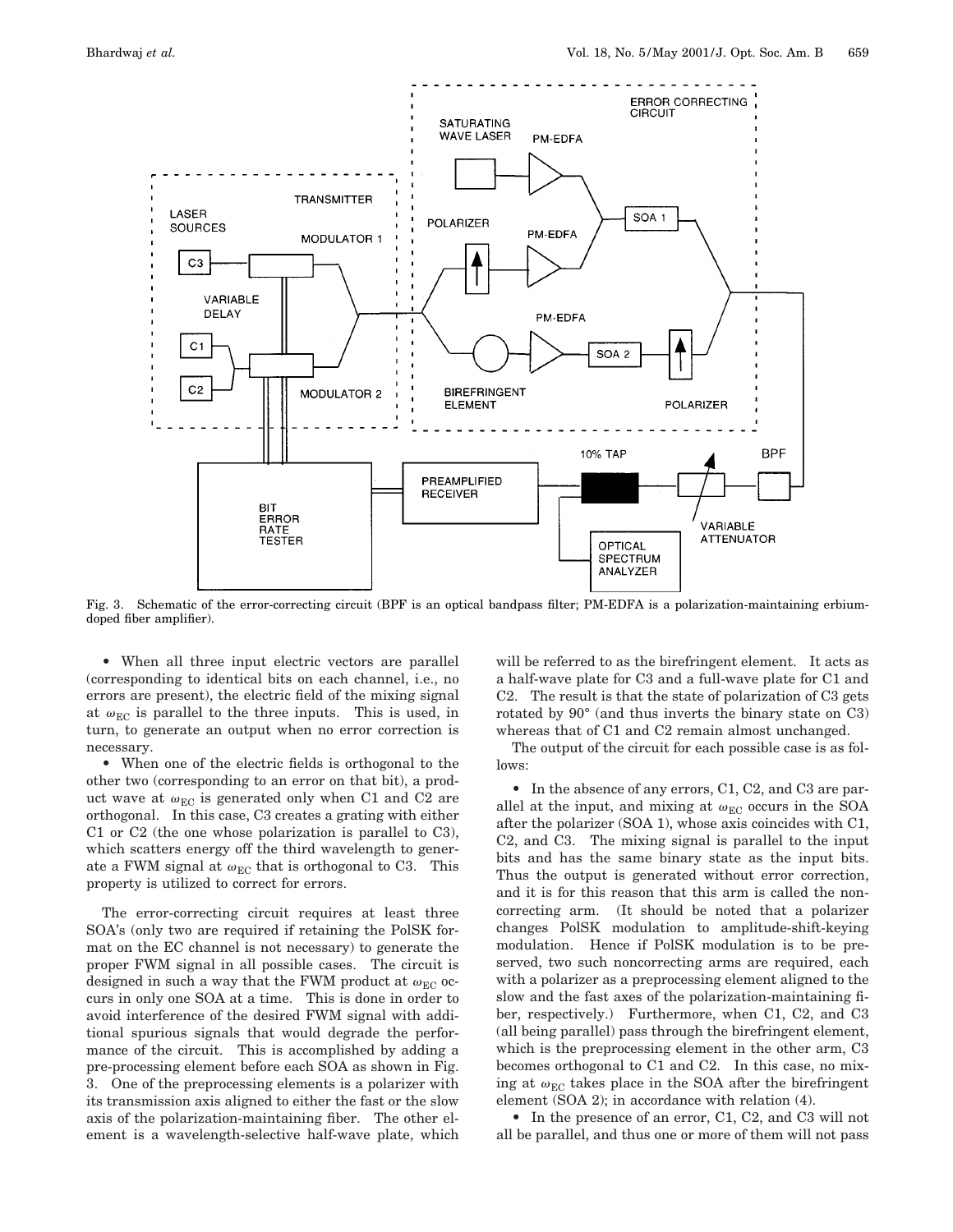through the polarizer. Hence no mixing will occur in SOA 1. There are two possible cases. When the error is on C3, it is orthogonal to both C1 and C2. After passing through the birefringent element, C3 will become parallel to C1 and C2, and the mixing signal in SOA 2 will have the same binary state as C1 and C2. Thus an error on C3 will be corrected. When the error is on either C1 or C2, C3 will align with the incorrect bit (since it gets inverted by the birefringent element) and will form a grating that scatters off the correct bit to give a mixing signal parallel to the correct bit. Thus an error-corrected signal is generated, and hence the arm with the birefringent element as the preprocessing element is called the correcting arm.

The Boolean operation implemented in the noncorrecting arm is  $(C1 \cap C2 \cap C3)$ , and that implemented in the correcting arm is  $(\overline{C1} \cap C2 \cap C3) \cup (C1 \cap \overline{C2} \cap C3)$  $\cap$  (C1  $\cap$  C2  $\cap$  C3). Thus each triple-product Boolean function can be associated with the terms in relation (4) contributing to the ND-FWM process.

As illustrated in Fig. 4, the same circuit can be used to implement the SUM bit of a three-bit modulo-2 addition, as given by

$$
SUM = C1 \oplus C2 \oplus C3, \tag{5}
$$

where " $\oplus$ " denotes the logic function exclusive OR (EXOR). This expression can be rewritten in terms of tripleproduct functions as

$$
SUM = (C1 \cap C2 \cap C3) \cup (C1 \cap C2 \cap C3)
$$

$$
\cup (C1 \cap C2 \cap C3) \cup (C1 \cap C2 \cap C3). (6)
$$

The generation of this operation in Fig. 4 is possible by taking the output of the correcting arm of the errorcorrecting circuit and inverting its output by a fiber cross splice before combining it at the output of the circuit.

#### **B. Encoding and Decoding Other Hamming Codes**

The SUM bit,  $C1 \oplus C2 \oplus C3$ , also corresponds to the parity of the three bits C1, C2, and C3 and can be used to generate parity bits for encoding of other Hamming codes. For example, the encoder for the (7,4) Hamming code takes four input data bits [D1, D2, D3, D4] and creates three additional parity bits, given by

$$
P-(412) = D4 \oplus D1 \oplus D2,
$$
 (7a)

$$
P-(423) = D4 \oplus D2 \oplus D3,
$$
 (7b)

$$
P-(413) = D4 \oplus D1 \oplus D3,
$$
 (7c)

i.e., the parity bits are SUM bits of the three-bit additions of D4 with two additional bits  $[D_i, D_k]$  (*i*,  $k = 1, 2, 3$ )



Fig. 4. Schematic of a three-bit modulo-2 adder (BPF is an optical bandpass filter).



Fig. 5. Optical spectrum at the output of the SOA showing the wavelengths for the data bits [D1–D4] and the parity bits [P-(412), P-(423), P-(413)] for encoding the (7,4) Hamming code.



Fig. 6. Schematic of the (7,4) coding when the three parity bits are generated simultaneously in the same circuit.

from the remaining three bits (there is nothing special about D4; it is just taken for this example). For spectrally placed channels [D1–D4], each ND-FWM of D4 with  $[D_i, D_k]$  will occur at a different wavelength channel, as shown experimentally in Fig. 5 and given by

$$
E_k(\omega_{\text{P}-(412)} = \omega_{\text{D1}} + \omega_{\text{D2}} - \omega_{\text{D4}})
$$
  
 
$$
\propto \chi_{klmn}^{(3)} E_l(\omega_{\text{D1}}) E_m(\omega_{\text{D2}}) E_n^*(\omega_{\text{D4}}), \quad (8a)
$$

$$
E_k(\omega_{\text{P-(423)}} = \omega_{\text{D2}} + \omega_{\text{D3}} - \omega_{\text{D4}})
$$

$$
\propto \chi_{klmn}^{(3)} E_l(\omega_{\text{D2}}) E_m(\omega_{\text{D3}}) E_n^*(\omega_{\text{D4}}), \quad (8b)
$$

 $E_k(\omega_{\text{P-}(413)} = \omega_{\text{D1}} + \omega_{\text{D3}} - \omega_{\text{D4}})$  $\propto \chi_{klmn}^{(3)} E_l(\omega_{\text{D1}}) E_m(\omega_{\text{D3}}) E_n^*(\omega_{\text{D4}}).$  (8c)

In this case the three-bit adder circuit described above can be used as an encoder for the (7,4) Hamming code, which simultaneously generates the three parity bits using different ND-FWM processes. Since D4 is common to all the additions, the preprocessing element in one of the arms should act as a half-wave plate for D1, D2, and D3 and a full-wave plate for D4. The seven-bit word at the output of the encoder will be in a bytewide format with the data and the parity bits on separate wavelength channels. Figure 5 shows the different FWM signals that arise from to the presence of four wavelength channels [D1–D4], and the ND-FWM signals that generate the parity bits are marked. Thus three independent logic functions can in principle be implemented in parallel in one circuit. This is schematically shown in Fig. 6.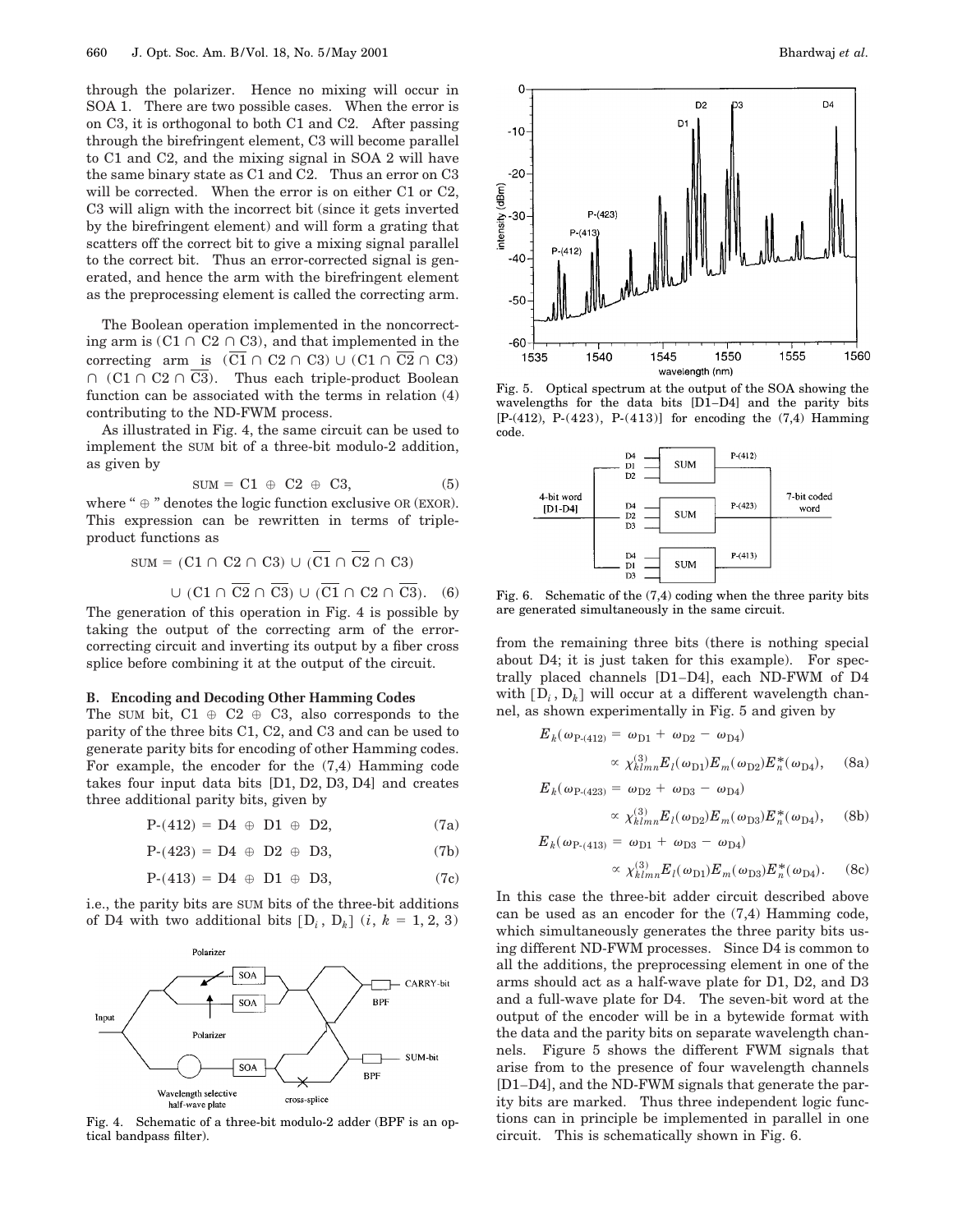In a similar fashion, one way to realize a decoder circuit for the (7,4) Hamming code is by using the three-bit adder circuits as building blocks and cascading them. The transmitted code word contains the original four bits [D1–D4] and three parity bits [P-(412), P-(423), P-(413)]. To make a distinction between transmitted and received data, the transmitted bits are denoted by upper case and the received bits are denoted by lower case. Thus the transmitted word is [D1, D2, D3, D4, P-(412), P-(423), P-(413)], whereas the received word is [d1, d2, d3, d4, p-(412), p-(423), p-(413)]. For the sake of brevity, SUM[A1, A2, A3] and CARRY[A1, A2, A3] are used to denote the SUM and the CARRY bits resulting from the modulo-2 addition of the three bits A1, A2, and A3. Thus  $P-(412) = SUM[D4, D1, D2].$ 

Since D4 is present in all three parity bits, it is the first bit that is checked for errors. The following additions are performed on the received bits:

$$
d4-(12) = \text{SUM}[p-(412), d1, d2], \tag{9a}
$$

$$
d4-(23) = \text{SUM}[p-(423), d2, d3], \tag{9b}
$$

$$
d4-(13) = \text{SUM}[p-(413), d1, d3]. \tag{9c}
$$

In the absence of any errors (received bit equals transmitted bit), each of the above additions would equal D4. For example, if d4-(12) is computed in the absence of any errors, it equals

$$
d4-(12) = \text{SUM}[p-(412), d1, d2]
$$
  
= sum[P-(412), D1, D2]  
= (D4  $\oplus$  D1  $\oplus$  D2  $\oplus$  D1  $\oplus$  D2) = D4.  
(10)

Since CARRY[A1, A2, A3] equals the bit that occurs the largest number of times among [A1–A3]. This can be used to find the correct transmitted bit D4 from the four bits  $[d4, d4-(12), d4-(23), d4-(13)]$  by use of the following operations:

$$
D4 = \text{CARRY}[\text{CARRY}[d4, d4-(12), d4-(23)],
$$
  
 
$$
\text{CARRY}[d4, d4-(23), d4-(13)],
$$
  
 
$$
\text{CARRY}[d4, d4-(12), d4-(13)]].
$$
 (11)

This ensures that D4 is correctly generated for all possible cases of the received code word, including those with a single error on any bit. For example, if the error is on d2, i.e.,  $d2=\overline{D2}=D2 \oplus 1$ , we obtain

$$
d4-(12) = \text{SUM}[P-(412), D1, d2]
$$
  
= (D4  $\oplus$  D1  $\oplus$  D2  $\oplus$  D1  $\oplus$  D2  $\oplus$  1)  
= D4  $\oplus$  1= $\overline{D4}$ , (12a)  

$$
d4-(23) = \text{SUM}[P-(423), D2, D3]
$$

$$
= (D4 \oplus D2 \oplus D3 \oplus D2 \oplus D3 \oplus 1)
$$

$$
= D4 \oplus 1 = \overline{D4}, \qquad (12b)
$$

$$
d4-(13) = \text{SUM}[P-(413), D1, D3]
$$

$$
= (\text{D4} \oplus \text{D1} \oplus \text{D3} \oplus \text{D1} \oplus \text{D3}) = \text{D4}.
$$
 (12c)



Fig. 7. Block diagram of the circuit that generates the correct bit D4 from the received seven-bit Hamming word.

In this case the right-hand side of Eq. (11) equals

 $CARRY[CARRY[D4, D4, D4], CARRY[D4, D4, D4],$ 

$$
CARRY[D4, D4, D4]] = CARRY[D4, D4, D4] = D4. (13)
$$

Similarly, if the error is on d4, i.e.,  $d4 = \overline{D4} = D4 \oplus 1$ , the right-hand side of Eq. (11) equals

 $CART[CARRY[D4, D4, D4], CARRY[D4, D4, D4]]$ 

$$
CARRY[\overline{D4}, D4, D4]] = CARRY[D4, D4, D4] = D4, (14)
$$

and if the error is on any one of the parity bits, say,  $p-(412)$ , i.e.,  $p-(412) = P-(412) \oplus 1$ , the right-hand side of Eq. (11) equals

 $CARRY[CARRY[D4, D4, D4], CARRY[D4, D4, D4],$ 

$$
CARRY[D4, D4, D4]] = CARRY[D4, D4, D4] = D4, (15)
$$

Figure 7 shows the block diagram of a circuit that generates D4. The other bits [D1–D3] occur symmetrically in the seven-bit word and can be found by use of the following additions:

$$
d1-(42) = SUM[p-(412), d2, D4], \t(16a)
$$

$$
d1-(43) = \text{SUM}[p-(413), d3, D4], \tag{16b}
$$

$$
D1 = \text{CARRY[d1, d1-(42), d1-(43)], \qquad (16c)
$$

$$
d2-(41) = \text{SUM}[p-(412), d1, D4], \tag{17a}
$$

$$
d2-(43) = \text{SUM}[p-(423), d3, D4], \tag{17b}
$$

$$
D2 = \text{CARRY}[d2, d2-(41), d2-(43)], \tag{17c}
$$

$$
d3-(41) = SUM[p-(413), d1, D4], \t(18a)
$$

$$
d3-(42) = \text{SUM}[p-(423), d2, D4], \tag{18b}
$$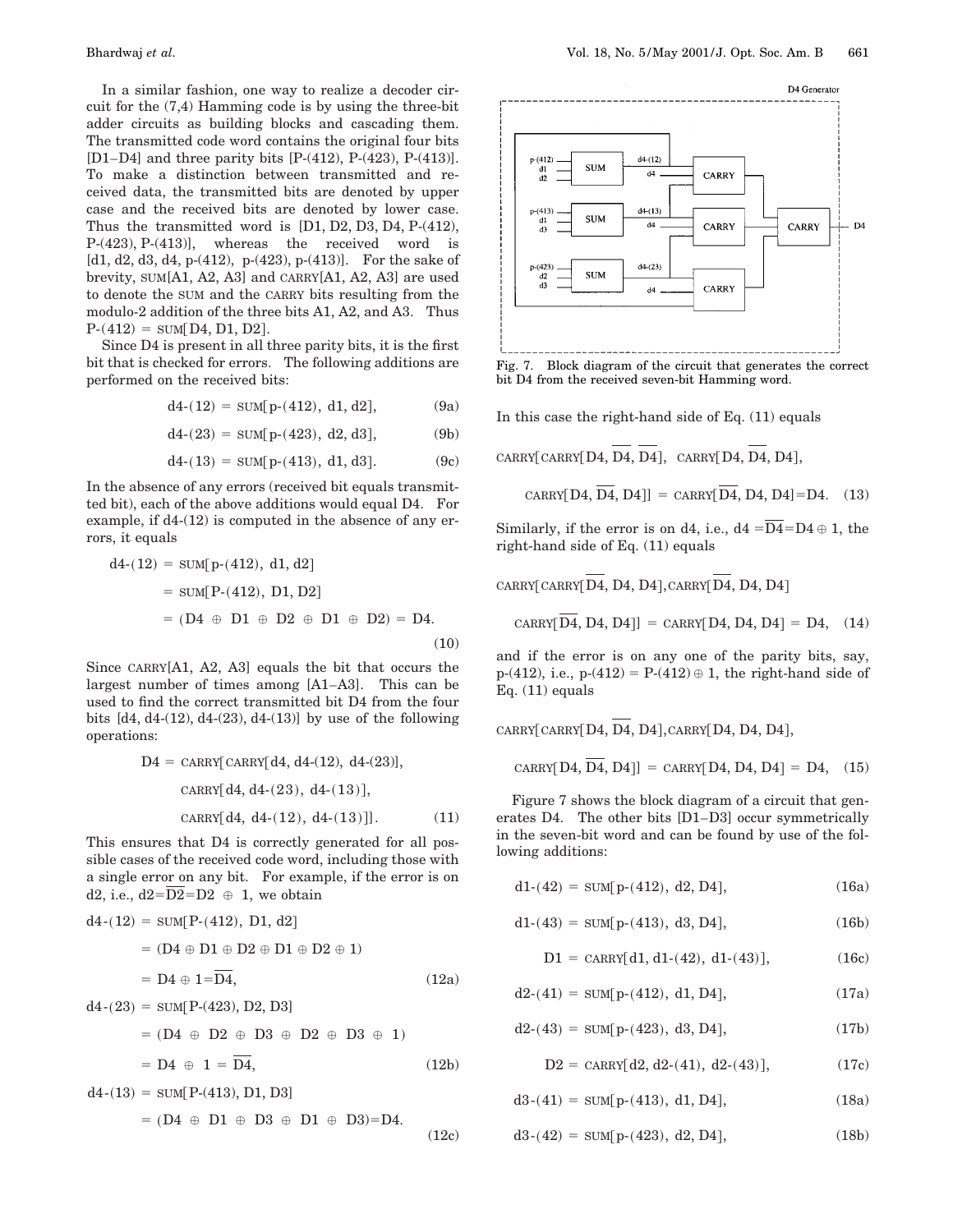

Fig. 8. Block diagrams of the circuits that generate the correct bits [D1–D3] from the received seven-bit Hamming word.

$$
D3 = \text{CARRY}[d3, d3-(41), d3-(42)]. \tag{18c}
$$

It is easy to verify that the bits [D1–D3] are also generated correctly for all possible cases in which the received seven-bit word has at the most one erroneous bit. Figure 8 shows the block diagrams of the circuits that generate the bits [D1–D3] once D4 has been generated.

#### **C. Comments on Generalization**

The above examples serve to demonstrate how logic circuits can be designed by use of the polarization properties of ND-FWM. We have also shown that different ND-FWM processes can be used to implement different logic functions simultaneously. Thus it is possible to physically realize useful Boolean operations in terms of tripleproduct functions by use of nonlinear multiscattering processes, and it is unnecessary to think of generating these operations in terms of two-input gates. It is also possible to build other types of *N*-input building blocks by use of different preprocessing elements and different configurations. A comprehensive study on this issue is beyond the scope of the present paper and will be the subject of a future publication.

# **3. EXPERIMENT**

In this section the dynamic operation of the errorcorrecting circuit for the (3,1) Hamming code described in Section 2 is tested. Figure 9 shows the optical spectrum at the output of SOA 1 when the three-bit word is (111). The wavelength channels C1, C2, and C3 along with the desired FWM process at  $\omega_{EC}$  are marked in the spectrum.

A schematic of the experimental setup is given in Fig. 3. Three New Focus external-cavity tunable diode lasers are used to generate the wavelength channels for the three-bit Hamming word. PolSK modulation is achieved by coupling the DATA and  $\overline{\text{DATA}}$  outputs of a dual-output Mach–Zehnder electro-optic modulator along the fast and the slow axes of a polarization-maintaining fiber, using an in-fiber polarization beam combiner. To introduce errors, one of the laser sources is connected to modulator 1, and the remaining two sources are connected to modulator 2. Nonreturn-to-zero data streams of 2.5 Gbit/s are generated with a dual-output pattern generator. A variable-delay line is further introduced between the pattern-generator output and modulator 1 to shift the data streams temporally with respect to each other. This enables the addition of random errors on one of the bits of the three-bit word. The entire circuit is built of polarization-maintaining components to preserve PolSK modulation and to add robustness to the setup.

Since the error-correcting circuit is a front-end device operating immediately before detection, it is not necessary to retain PolSK format. This simplifies the optical circuit since only one correcting and one noncorrecting arm are required; i.e., a noncorrecting arm for the case when all the bits are identically "0" is not necessary. A polarizer is introduced after SOA 2 in the correcting arm to convert PolSK modulation to amplitude-shift-keying modulation. The lengths of the two arms in the circuit are synchronized to within 20 ps, which is  $\sim$ 1/20th of a bit period at 2.5 Gbit/s. This reduces undesired overlap between two temporally adjacent three-bit words.

High FWM conversion efficiency is achieved by use of 1.5-mm-long bulk SOA's from Optospeed biased at 650 mA. A high optical signal-to-noise ratio is achieved by fully saturating the SOA's after preamplifying the input  $\text{channels}^{21}$  with high-gain polarization-maintaining erbium-doped fiber amplifiers. The birefringent element is prepared by splicing the principal axes of a polarization-maintaining bow-tie fiber at an angle of 45° on both sides with respect to the principal axes of polarization-maintaining Panda fiber used in the rest of the setup. The length of the bow-tie fiber is 75 cm. The birefringent element is temperature controlled to enable tunability and increased stability. The wavelengths for C1 and C2 are 1547.43 nm and 1547.85 nm (the birefrin-



Fig. 9. Optical spectrum at the output of the SOA showing wavelength channels [C1–C3] and EC (in 0.1-nm resolution bandwidth).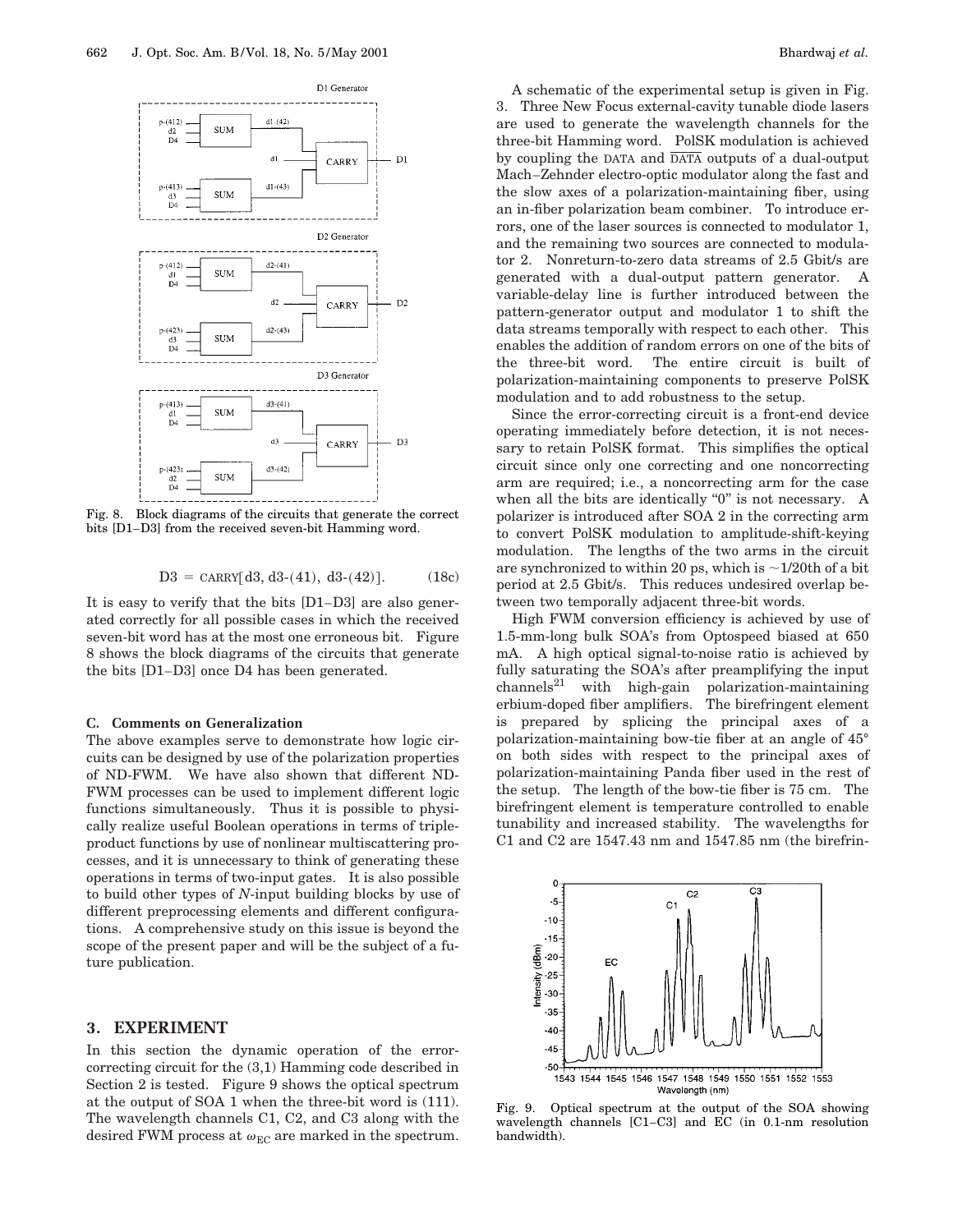

Fig. 10. Oscilloscope traces of (a) 16-bit patterns on channels C1, C2, and C3 at 2.5 Gbit/s, (b) EC output from the noncorrecting arm, (c) EC output from the correcting arm, and (d) EC output from both arms combined.

gent element is almost a full-wave plate), and that of C3 is 1550.47 nm (the birefringent element is a half-wave plate). Note that the SOA in the correcting arm is always saturated since there is always power incident upon it. However, the SOA in the noncorrecting arm is not saturated when all the bits are identically "0," as the polarizer before it does not allow any channel to pass through and be amplified. This leads to a modulation of amplified spontaneous emission from SOA 1 because its gain recovery time is comparable with the bit rate. Thus an additional cw laser is coupled into SOA 1, which is called the saturating-wave laser (see Fig. 3). Its power is adjusted such that it is low compared with the power in the other channels but high enough to ensure saturation of SOA 1. The laser's wavelength is carefully selected at 1558.5 nm so that the additional FWM sidebands that it generates do not interfere with the EC channel.

The SOA's are further tested for mode-conversion effects, $22$  which would lead to a degradation of the extinction ratio of the PolSK signals. TE-polarized light is launched into the SOA's operating under conditions identical to those used in the experiment. With another polarizer at the output of the SOA's, the TM component is found to be at least 30 dB lower than the TE component, which is of the same order as the extinction ratio of the polarizes used in the measurement. For TM-polarized light launched into the SOA's the TE component at the output is also found to be at least 30 dB lower than the

TM component. Hence we conclude that mode conversion is not significant in the devices used in this experiment.

The output from each arm is combined by use of a polarization-maintaining coupler. Spurious interference can occur between the two arms owing to the presence of power in the EC channel originating in the arm where the FWM is not supposed to occur. This is because the state of polarization on each channel is not perfectly linear along the fast or the slow axis of the polarizationmaintaining fiber, leading to a residual power in the orthogonal direction. This interference is minimized by coupling the EC channel in each arm to the orthogonal axes of the polarization-maintaining fiber. The errorcorrected channel is filtered optically with a 1-nm-wide tunable bandpass filter and is detected with a preamplified receiver.

# **4. RESULTS AND DISCUSSIONS**

Figure 10(a) shows a 16-bit pattern [1001110011110000] at 2.5 Gbit/s on each channel. The variable time delay is adjusted so that there is a one-bit delay on C3 relative to C1 and C2. Thus C3 is the channel that has occasional errors. The resultant patterns on  $\omega_{EC}$ , which are obtained from the noncorrecting and the correcting arms separately, are shown in Figs. 10(b) and 10(c), respec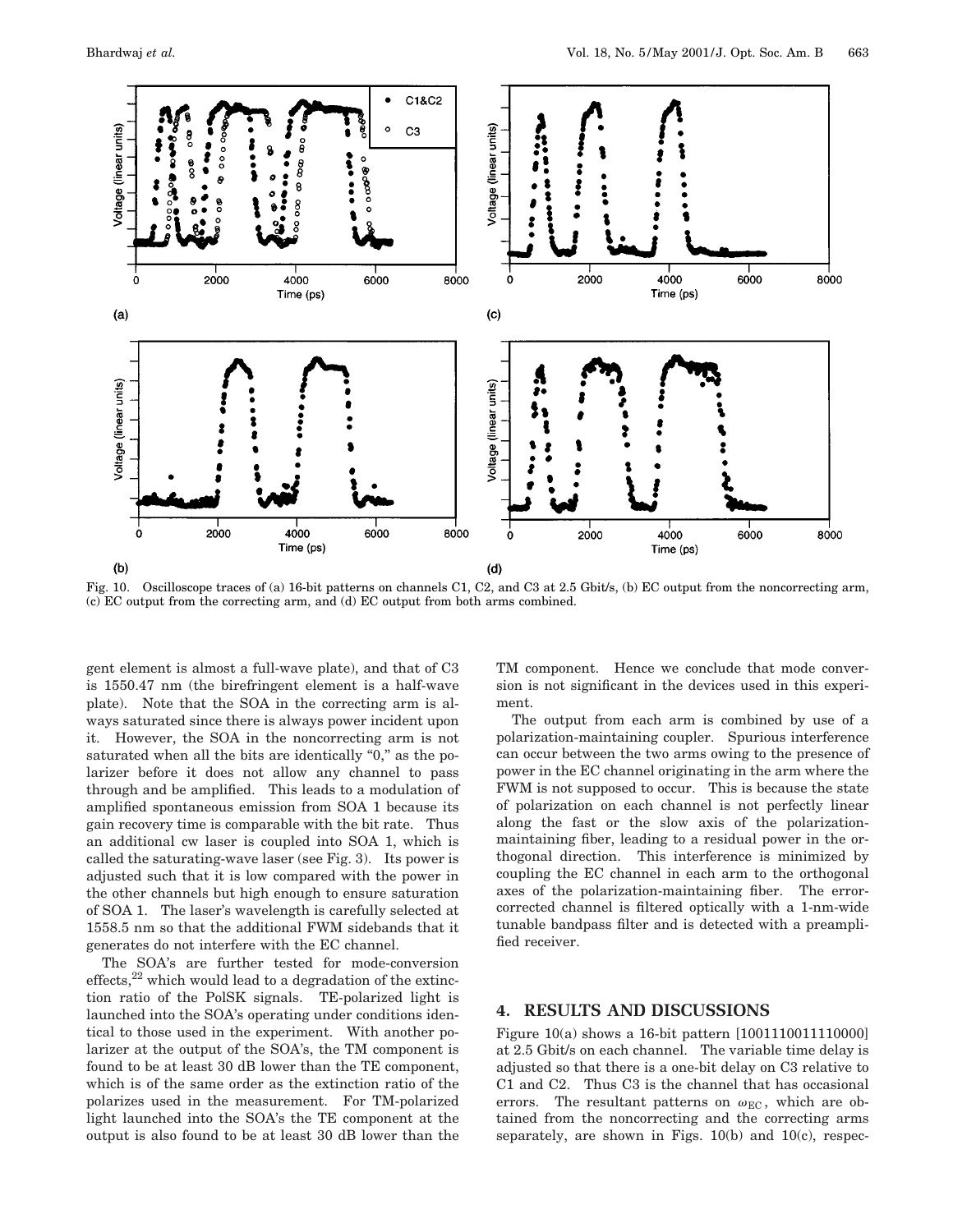tively. Figure 10(d) shows the pattern on  $\omega_{EC}$  after both arms have been combined and is identical to the pattern on C1 and C2. This shows that the data stream with errors was corrected.

We further demonstrate the dynamic operation of this circuit by modulating C1, C2, and C3 with a pseudorandom-bit stream  $(2<sup>7</sup> - 1)$ , with a one-bit delay on C3 relative to C1 and C2. In this case the binary state on C3 is complementary to the state on C1 and C2 approximately 50% of the time. Figure 11(a) shows the bit error rate (BER) versus received power (in 0.5-nm resolution bandwidth) of the EC channel for this case. This is compared with the case when there are no errors on C3 relative to C1 and C2. Detection with a low bit error rate,  $<$  10<sup>-9</sup>; is demonstrated despite a 50% error rate on the



Fig. 11. Bit error rate versus received power (in 0.5-nm resolution bandwidth) at 2.5 Gbit/s for (a) random errors on C3 and (b) random errors on C1.



Fig. 12. Bit error rate versus received power (in 0.5-nm resolution bandwidth) at 2.5 Gbit/s for error correction on ill-defined states with 30% errors on C3.

received word. Similar results are obtained by modulating C1, C2, and C3 with pseudo-random-bit streams with a one-bit delay on C1 relative to C3 and C2, in which case the binary state on C1 is complementary to that on C2 and C3 approximately 50% of the time. The bit error rate for this is shown in Fig. 11(b). The slight degradation after error correction in Fig. 11(b) compared with Fig. 11(a) can be explained by the lowering of FWM efficiency in the correcting arm when C1 and C2 are orthogonal compared with when C1 and C2 are parallel, as determined by relation (4).

The operation of the logic circuit is further tested when the information on C3 is severely distorted, so that a bit error rate no better than 30% could be achieved on C3. This is achieved by changing the dc bias of the Mach– Zehnder modulator. Thus the information on C3 is ambiguous in that there are no clearly defined binary states on it. Pseudo-random-bit streams on C1 and C2 were detected to be error free upon transmission through the circuit. Figure 12 shows the bit error rate versus received power on the EC signal for this case. Once again a low bit error rate of  $\leq 10^{-9}$  on the mixing signal for ambiguous data on C3 and error-free data on C1 and C2 is demonstrated. This shows that error correction on certain ill-defined states is also possible.

The experimental feasibility of cascading such circuits remains to be investigated. Issues such as the strength of the nonlinearity present in the devices used will determine the conversion efficiencies and optical signal-tonoise ratios of the FWM signals involved. The degradation of the extinction ratio of the PolSK signals owing to mode-conversion effects in these elements will affect the performance of these circuits and should be minimized. The results will be especially important in the design and implementation of more-complex logic gates involving several Boolean operations, e.g., the decoding circuit for higher-level linear codes, such as the  $(7,4)$  Hamming code.